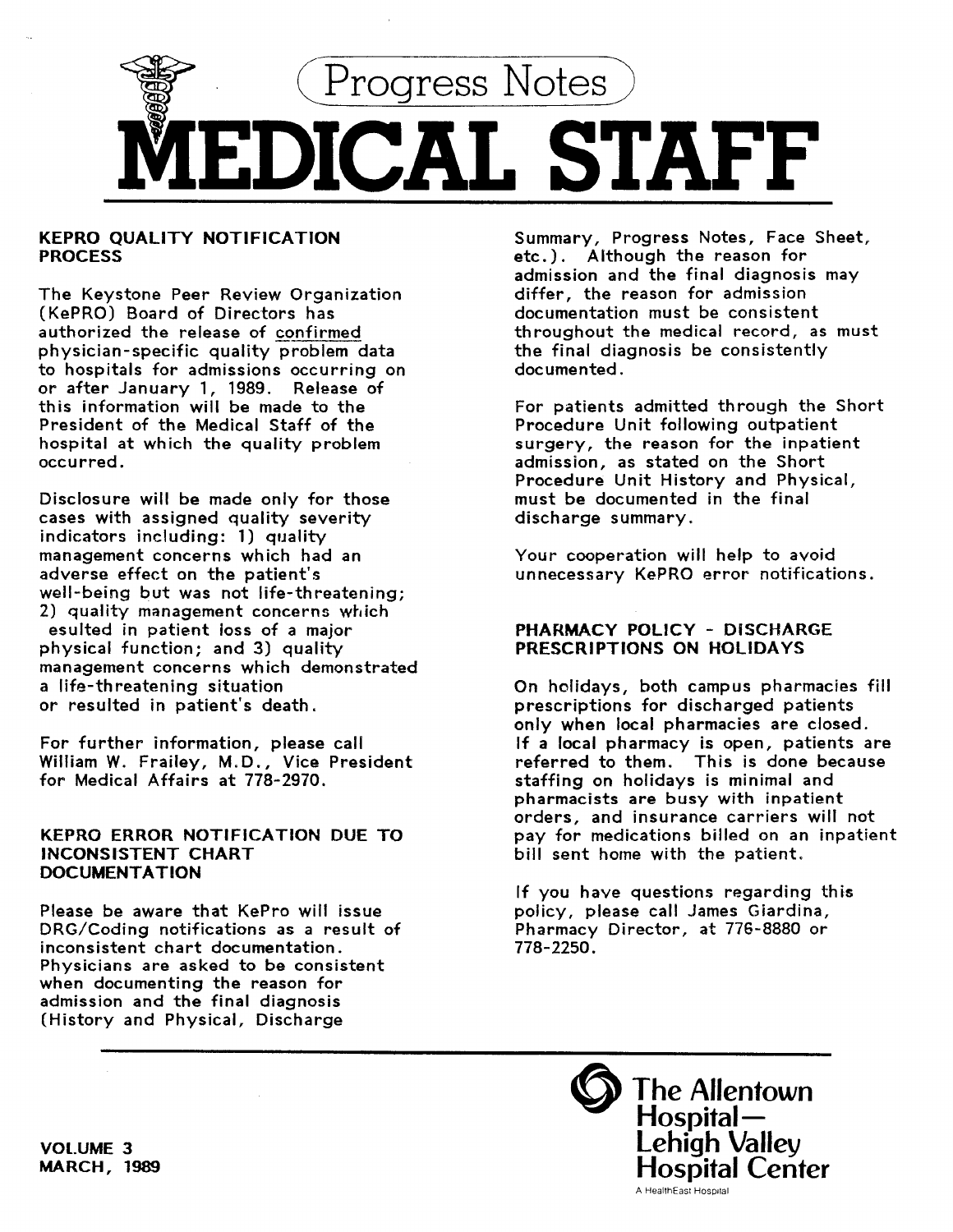## DEPARTMENT OF RADIOLOGY/ DIAGNOSTIC MEDICAL IMAGING AT LVHC CAMPUS

As you may have noticed, the Department of Radiology/Diagnostic Medical Imaging at LVHC has been mailing copies of all radiology consultation reports to the physician listed as the attending physician on the Radiology Consultation Request. This change in policy came about as the result of numerous requests by physician groups for reports on special cases.

For your convenience, these reports will be sent twice each day.

This change in policy will be handled on a trial basis. If you have any questions or comments regarding the change, please forward them to William Wright, Administrative Director of Radiology, LVHC campus, 776-8088.

# FINANCIAL COUNSELORS AVAILABLE

Financial counseling is available at both campuses for patients who are concerned with hospital billings or who may need financial assistance in paying hospital bills. Amy Potter, financial counselor at the LVHC campus, may be reached at 776-8302. Donna Rosen is available at TAH campus at 778-2394. Office managers are urged to make a note of these numbers for future use.

### NEW RESEARCH PRINCIPLES AND PROCEDURES ESTABLISHED

In order to comply with federal regulations and to be eligible for grants from the National Institutes of Health (NIH), the hospital has established and the Medical Executive Committee has approved Principles and Procedures for Investigation of Misconduct in Research and Principles and Procedures for the Conduct of Research.

For more information or a copy of these new documents, contact James Reed, Ph.D., Director of Research, at 776-8889.

# PUBLICATIONS, PAPERS AND PRESENTATIONS

Geoffrey G. Hallock, M.D., plastic surgeon, presented a paper titled "Random Fasciocutaneous Flaps in Distal Lower Extremity Soft Tissue Reconstruction" at the Second Scientific Assembly of the Eastern Association for the Surgery of Trauma (EAST) at Longboat Key, Fla.

In addition, Dr. Hallock wrote two papers which were published in the Annals of Plastic Surgery, Volume 22, January 1989: "The Extended Temporoparietal (Non-free) Flap" and "The Role of External Cranial Fixation in Simplifying Scalp Composite Tissue Transfer."

## PHYSICIAN PARKING/I.D. BADGES

The gate at the entrance to the LVHC campus physicians' parking lot has been repaired and is now in operation. The gate may be opened by using photo I.D. cards.

If you do not yet have your photo I.D. with the merged logo, please call Linda Katkovcin at 776-8033 or 778-2441 to schedule an appointment for a photo session at either of the campuses.

### CONGRATULATIONS!

Dennis J. Giangiulio, M.D., recently passed the subspecialty examination given by the American Board of Internal Medicine and is now certified as a Diplomate in the subspecialty of Hematology.

Nora A. Suggs, M.D. , was recently notified by the American Board of Surgery that she successfully completed the examination for Certification of Added Qualifications in Surgical Critical Care.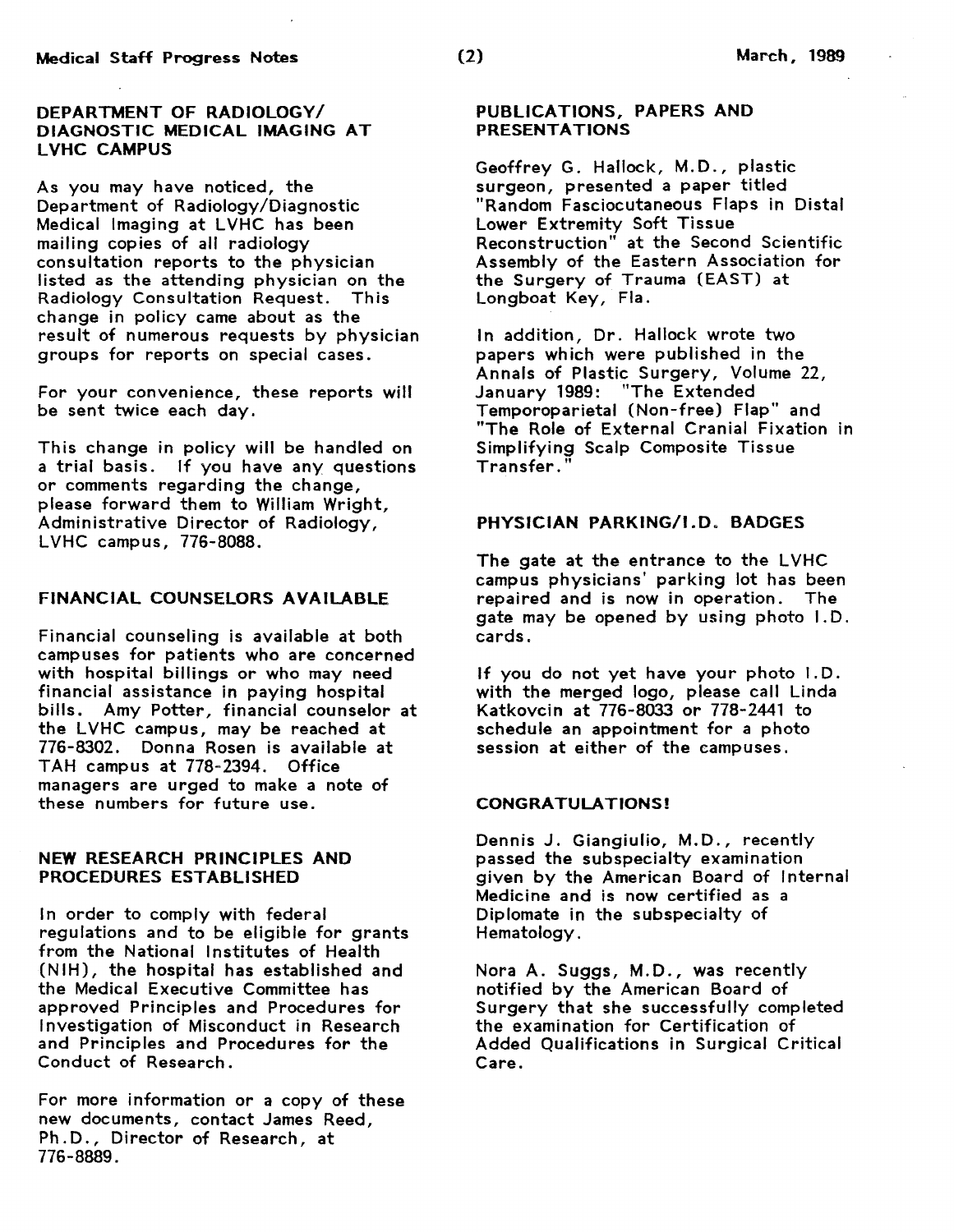## UPCOMING CONFERENCES AND **SEMINARS**

## Medical Grand Rounds

"An Exercise in the Case Study" will be presented by Alexander Rae-Grant, M.D., Department of Medicine, Section of Neurology, TAH--LVHC, on Tuesday, March 21.

"Renal Artery Stenosis - Changing Focus for 1989 - Attention Directed to Renal Preservation Rather than Control of Hypertension" will be presented by Marc Pohl, M.D., Department of Hypertension and Nephrology, Cleveland Clinic, on Tuesday, March 28.

"Chest Pain of Esophageal Origin" will be presented by Sidney Cohen, M.D., Chairman, Department of Medicine, Temple University School of Medicine, on Tuesday, April 4.

"Pulmonary Embolism and Deep Venous Thrombosis" will be presented by Mark Kelly, M.D., Hospital of the University *)f* Pennsylvania, on Tuesday, April 11.

Medical Grand Rounds is held every Tuesday at noon in the Auditorium of the LVHC campus.

For more information, contact the Department of Medicine at 776-8200.

### Primary Care Seminars

"The Spleen: Normal and Abnormal Function" will be presented by Lloyd E. Barron II, M.D., Department of Medicine, Section of Hematology/Medical Oncology, TAH--LVHC, on Wednesday, April 12. The program will be held from 10 a.m. to noon, in the Auditorium of the LVHC campus.

"Growth and Development and the Evaluation of the Handicapped Child" will be presented by Karen Senft, M.D., Department of Pediatrics, TAH-- L VHC, on Wednesday, April 19. The program will be held from 10 a.m. to noon in the Auditorium at TAH campus.

The Primary Care Seminars are specifically designed for physicians in Family Practice, Internal Medicine, Pediatrics, and Emergency Medicine, and are sponsored by the Family Practice Division of The Allentown Hospital-- Lehigh Valley Hospital Center.

For more information, call the Human Resource Development Department at 776-8320.

## Ethics Seminars

Two ethics seminars have been scheduled for March 31 and April 1.

"Issues of the 90's: Can the Old 'Ethic' Guide Nurses into the Future" will be presented on Friday, March 31, from 8 a.m. to 4:30 p.m. in the Auditorium at the LVHC campus.

This program, designed primarily for nurses, will include an overview of sources of ethical principles and professional obligation and a presentation of a model for ethical anaJysis.

The registration fee is \$15 which includes lunch.

"Critical Issues in Health Care Today: Some Ethical Perspectives" will be presented on Saturday, April 1, from 8 a.m. to 1:30 p.m. in the Auditorium at the LVHC campus.

This program is designed for physicians, nurses, social services, risk managers, attorneys, administrators, and clergy. Three nationally renowned speakers will address various ethical issues which are challenging health care.

The registration fee is \$25 which includes lunch.

For more information, contact Human Resource Development at 776-8320.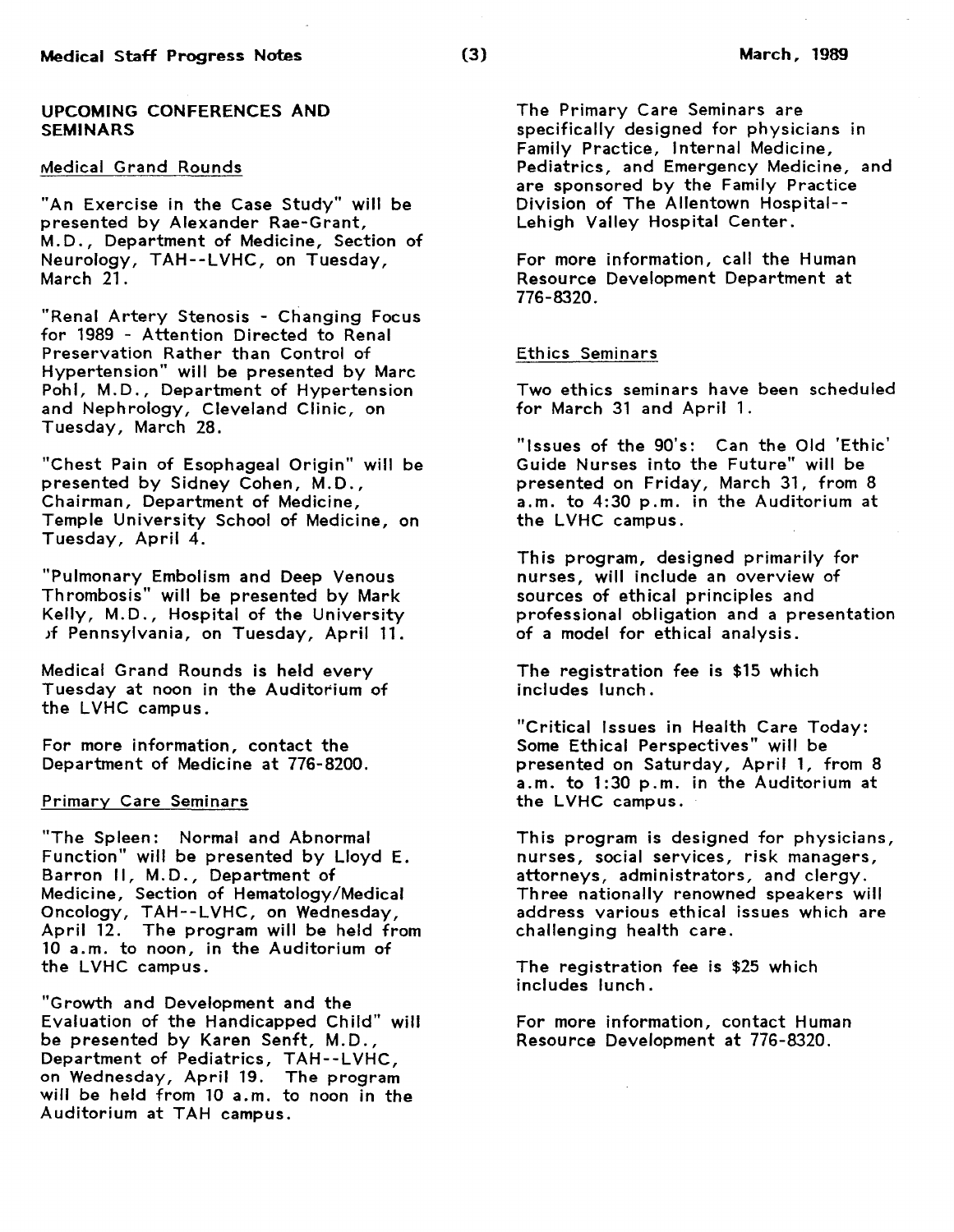A Medical Education Symposium will be held on Saturday, April 15, from 8:30 a.m. to 3:15 p.m. at the Allentown Hilton, 904 Hamilton Mall, Allentown.

The symposium is intended for all physicians and nurses who participate in clinical education programs. The program will bring together a group of experts in the field of medical education to provide information that is immediately applicable to the clinical education setting. Emphasis will be placed on clinical teaching and evaluation to include clinical judgment, small group teachings, and learner evaluations.

There is no registration fee for members of TAH--LVHC staff.

For more information, contact the Department of Surgery at 776-8334.

# WHO'S NEW

The Who's New section of Medical Staff Progress Notes contains an update of new appointments, address changes, newly approved privileges, resignations,<br>etc. This has replaced the monthly "All This has replaced the monthly "All Concerned" bulletins which notified all hospital departments of these changes. Please remember that each department or unit is responsible for updating its directory, rolodexes, and approved privilege rosters.

#### APPOINTMENTS TO THE STAFF

Carol Anderson, M.D. Department of Pediatrics Provisional Consulting

Joseph M. Zasik, Jr., D.O. Department of Medicine Division of Internal Medicine Section of Pulmonary Provisional Courtesy

APPOINTMENT - CHIEF OF DERMATOLOGY

Arthur C. Sosis, M.D. Department of Medicine Division of Dermatology Active

#### ORGAN HARVESTING PRIVILEGES

Dr. Vincent Armenti Thomas Jefferson University Hospital

Dr. Francisco Badosa Albert Einstein Medical Center

Dr. John Radomski Thomas Jefferson University Hospital

Dr. Pierantonio Russo St. Christopher's Hospital

Dr. Farokh Samimi Hahnemann University Hospital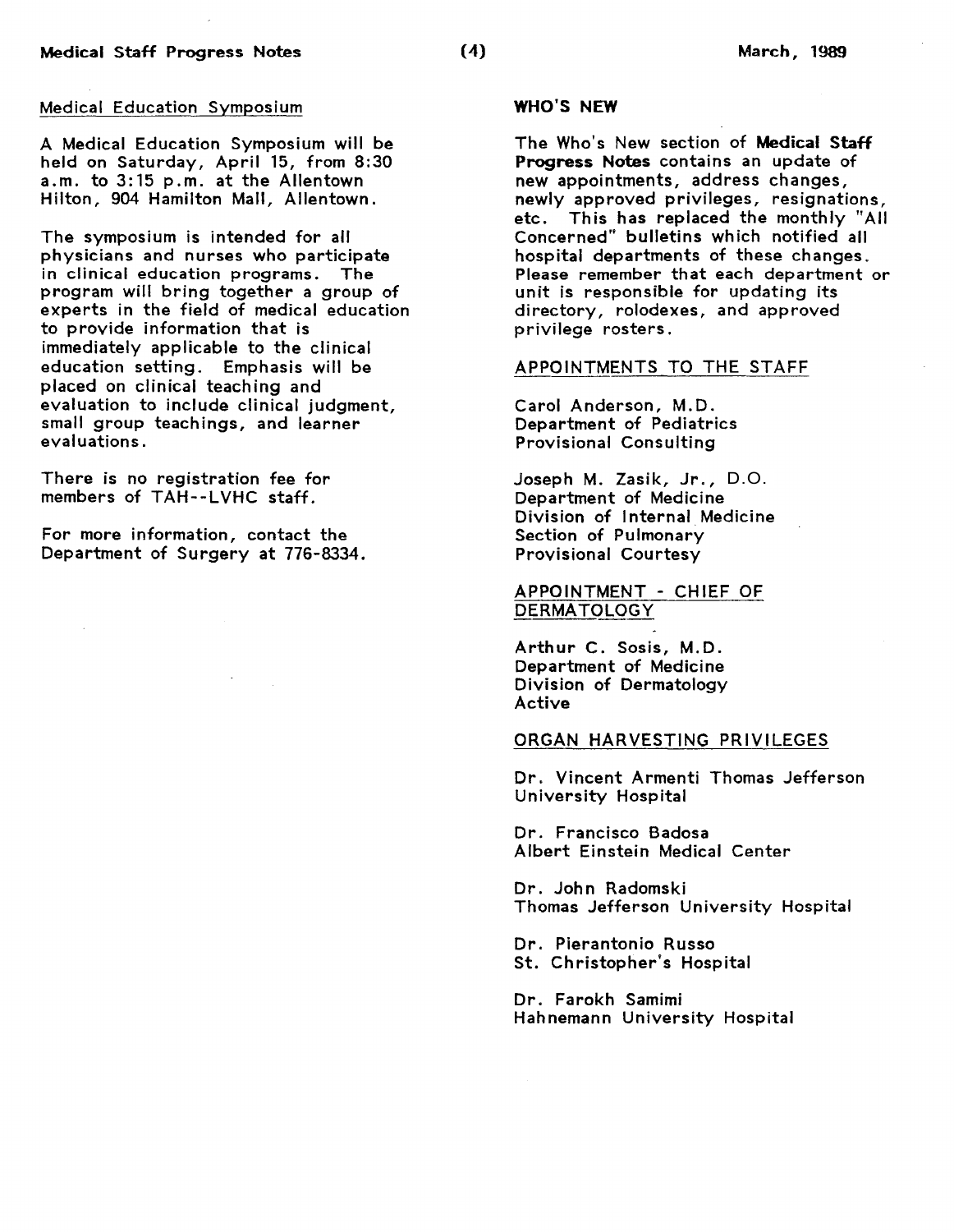### ADDITIONAL PRIVILEGES

Gregory W. Dimmich, D.M.D. Department of Dentistry Division of Oral Surgery Active Arthroscopic TMJ Privileges

## NAME CHANGE

Change Phyllis Schaeffer, D. 0. to Phyllis Sapienza, D.O.

## CHANGES OF STATUS

Elizabeth J. Knapper, M.D. Department of Medicine Division of Dermatology Active to Courtesy

William J. Messersmith, D.M.D. Department of Dentistry Division of General Dentistry Provisional Active to Consulting

Richard C. Pearce, M.D. Department of Medicine Oivision of Family Practice Active to Courtesy

## ADDRESS CHANGES

Lloyd E. Barron II, M.D. Hematology Oncology Associates, Inc. Fairgrounds Medical Center 400 North 17th Street Suite 201 Allentown, PA 18104 (215) 433-6691

Harry W. Buchanan IV, M.D. Harry W. Buchanan IV, M.D. Fairgrounds Medical Center 400 North 17th Street Suite 200 Allentown, PA 18104 (215) 433-2021

Ramon J. Deeb, M.D. Ramon J. Deeb, M.D., P.C. Fairgrounds Medical Center 400 North 17th Street Suite 203 Allentown, PA 18104 (215) 435-5655

Thomas D. DiBenedetto, M.D. Cedar Crest Orthopedics, Inc. 1230 S. Cedar Crest Blvd. Suite 103 Allentown, PA 18103 (215) 820-9629

John D. Harwick, M.D. Harwick & Papola Fairgrounds Medical Center 400 North 17th Street Suite 202 Allentown, PA 18104 (215) 437-5222

Robert Kiesel, M.D. Hamilton Ophthalmology Assoc., P.C. Fairgrounds Medical Center 400 North 17th Street Suite 102 Allentown, PA 18104 (215) 439-8910

Ronald A. Krisch, M.D. Ronald A. Krisch, M.D. 1251 S. Cedar Crest Blvd. Suite 208A Allentown, PA 18103 (215) 432-5444

John S. Papola, M.D. Harwick & Papola Fairgrounds Medical Center 400 North 17th Street Suite 202 Allentown, PA 18104 (215) 437-5222

Robert M. Post, M.D. Hematology Oncology Associates, Inc. Fairgrounds Medical Center 400 North 17th Street Suite 201 Allentown, PA 18104 (215) 433-6691

David Prager, M.D. Hematology Oncology Associates, Inc. Fairgrounds Medical Center 400 North 17th Street Suite 201 Allentown, PA 18104 (215) 433-6691